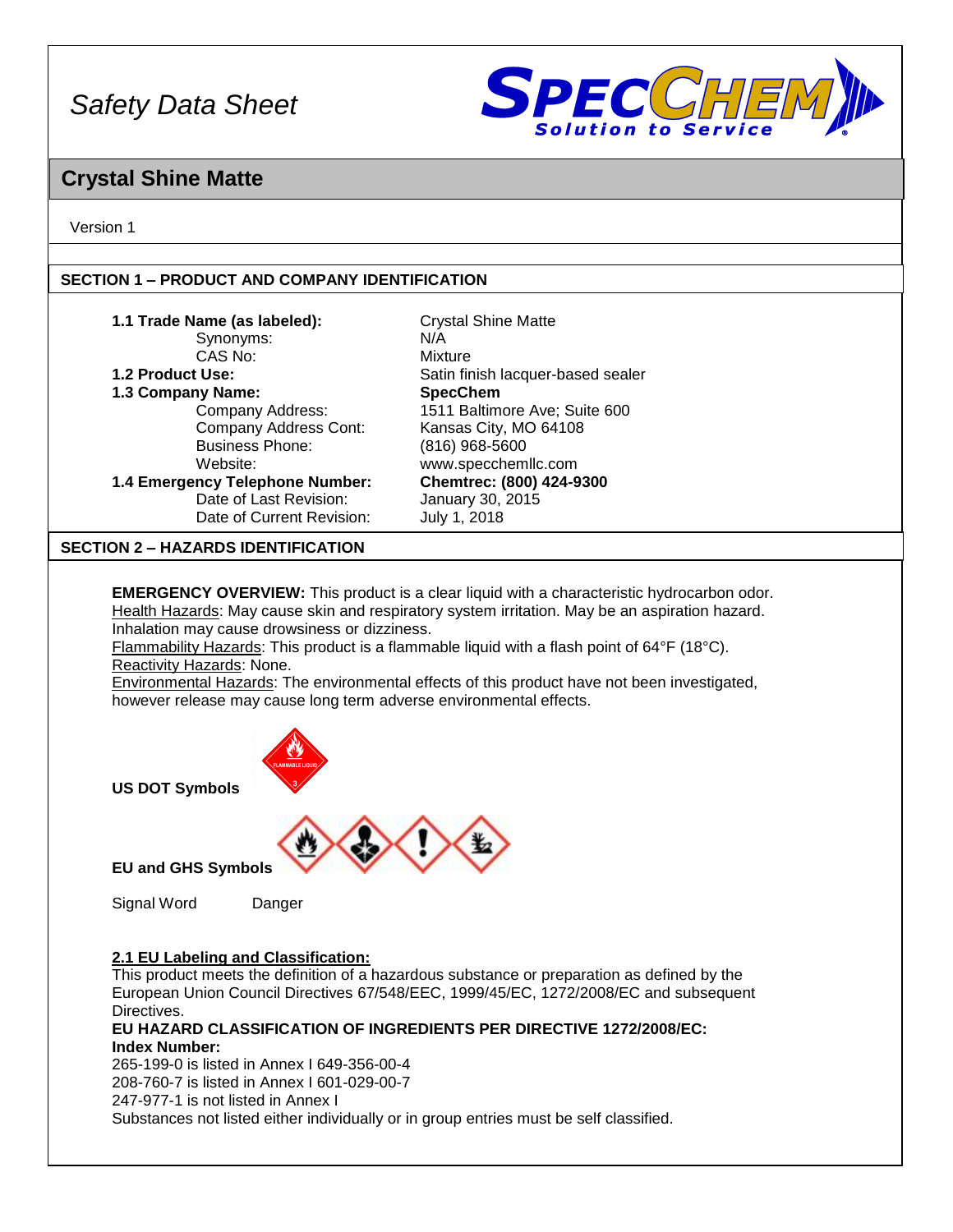

## **Crystal Shine Matte**

| Version 1                                                 |                                                                                     |
|-----------------------------------------------------------|-------------------------------------------------------------------------------------|
| <b>Components Contributing to Classification:</b>         | Aromatic Hydrocarbon, p-Chloro-a,a,a-                                               |
|                                                           | triflourotoluene, Acetone, Diisodecyl Phthalate                                     |
| 2.2 Label Elements:<br><b>GHS Hazard Classifications:</b> |                                                                                     |
|                                                           | Flammable Liquid Category 2<br><b>Skin Irritation Category 2</b>                    |
|                                                           | Germ Cell Mutagenicity Category 1B                                                  |
|                                                           | Carcinogenicity Category 1B                                                         |
|                                                           | STOT - SE Category 3 (Respiratory System,                                           |
|                                                           | Central Nervous System)                                                             |
|                                                           | <b>Aspiration Hazard Category 1</b>                                                 |
|                                                           | <b>Acute Aquatic Toxicity Category 3</b>                                            |
|                                                           | <b>Chronic Aquatic Toxicity Category 2</b>                                          |
| <b>Hazard Statements:</b>                                 | H225 Highly flammable liquid and vapour                                             |
|                                                           | H315 Causes skin irritation                                                         |
|                                                           | H340 May cause genetic defects                                                      |
|                                                           | H350 May cause cancer                                                               |
|                                                           | H335 May cause respiratory irritation                                               |
|                                                           | H336 May cause drowsiness or dizziness                                              |
|                                                           | H304 May be fatal if swallowed and enters                                           |
|                                                           | airways                                                                             |
|                                                           | H411 Toxic to aquatic life with long lasting                                        |
|                                                           | effects                                                                             |
| <b>Precautionary Statements:</b>                          | P210 Keep away from heat/sparks/open<br>flames/hot surfaces. No smoking.            |
|                                                           | P233 Keep container tightly closed.                                                 |
|                                                           | P240 Ground/Bond container and receiving                                            |
|                                                           | equipment.                                                                          |
|                                                           | P241 Use explosion-proof                                                            |
|                                                           | electrical/ventilating/lighting equipment.                                          |
|                                                           | P242 Use only non-sparking tools.                                                   |
|                                                           | P243 Take precautionary measures against                                            |
|                                                           | static discharge.                                                                   |
|                                                           | P280 Wear protective gloves/eye                                                     |
|                                                           | protection/face protection.                                                         |
|                                                           | P264 Wash thoroughly after handling.                                                |
|                                                           | P201 Obtain special instructions before use.                                        |
|                                                           | P202 Do not handle until all safety precautions                                     |
|                                                           | have been read and understood.                                                      |
|                                                           | P261 Avoid breathing                                                                |
|                                                           | dust/fume/gas/mist/vapours/spray.<br>P271 Use only outdoors or in a well-ventilated |
|                                                           | area.                                                                               |
|                                                           | P273 Avoid release to the environment.                                              |
| <b>Response Statements:</b>                               | P303+P361+P353 IF ON SKIN (or hair): Take                                           |
|                                                           | off immediately all contaminated clothing. Rinse                                    |
|                                                           | skin with water/shower.                                                             |
|                                                           |                                                                                     |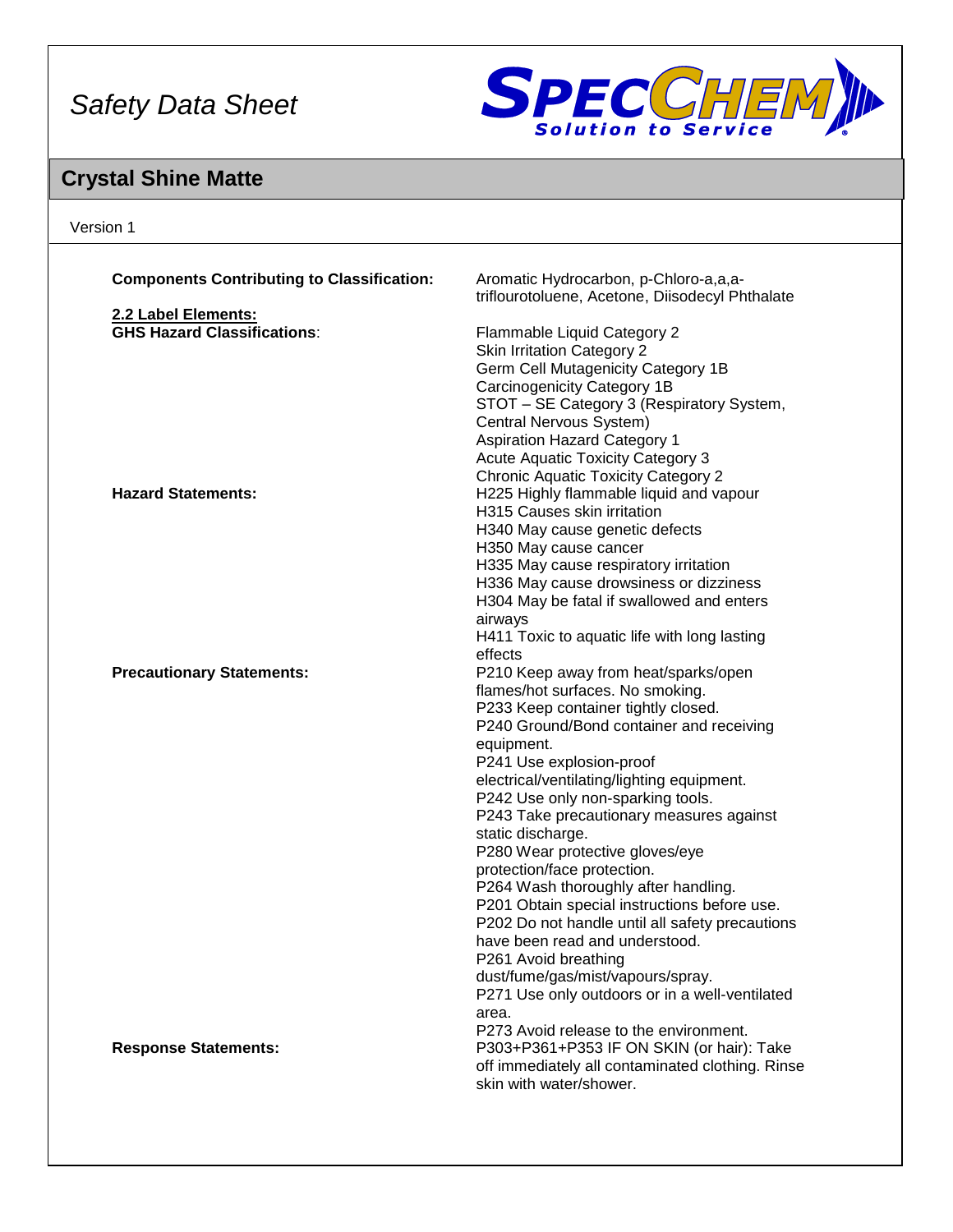

## **Crystal Shine Matte**

| Version 1                                                                                                                                                                                                                                                                                                                                                                                                                                                                                                                         |                                                                                                                |                |                  |                                                                                              |  |
|-----------------------------------------------------------------------------------------------------------------------------------------------------------------------------------------------------------------------------------------------------------------------------------------------------------------------------------------------------------------------------------------------------------------------------------------------------------------------------------------------------------------------------------|----------------------------------------------------------------------------------------------------------------|----------------|------------------|----------------------------------------------------------------------------------------------|--|
| P370+P378 In case of fire: Use dry sand, dry<br>chemical or alcohol resistant foam for<br>extinction.<br>P302+P352 IF ON SKIN: Wash with plenty of<br>water.<br>P321 Specific treatment (see supplemental first<br>aid instructions on this label).<br>P332+P313 If skin irritation occurs: Get medical<br>advice/attention<br>P364 Wash clothing before reuse.<br>P308+P313 IF exposed or concerned: Get<br>medical advice/attention.<br>P304+P340 IF INHALED: Remove person to<br>fresh air and keep comfortable for breathing. |                                                                                                                |                |                  |                                                                                              |  |
| P312 Call a POISON Center/doctor if you feel<br>unwell.<br>P301+P310 IF SWALLOWED: Immediately call<br>a POISON Center/doctor.<br>P331 Do NOT induce vomiting.<br>P391 Collect spillage.                                                                                                                                                                                                                                                                                                                                          |                                                                                                                |                |                  |                                                                                              |  |
| P403+P235 Store in a well-ventilated place.<br><b>Storage Statements:</b><br>Keep cool.<br>P233 Keep container tightly closed.<br>P405 Store locked up.                                                                                                                                                                                                                                                                                                                                                                           |                                                                                                                |                |                  |                                                                                              |  |
| <b>Disposal Statements:</b>                                                                                                                                                                                                                                                                                                                                                                                                                                                                                                       | P501 Dispose of contents/container in<br>accordance with<br>local/regional/national/international regulations. |                |                  |                                                                                              |  |
| 2.3 Health Hazards or Risks From Exposure:<br><b>Symptoms of Overexposure by Route of Exposure:</b><br>The most significant routes of overexposure for this product are by contact with skin or eyes. The<br>symptoms of overexposure are described in the following paragraphs.                                                                                                                                                                                                                                                  |                                                                                                                |                |                  |                                                                                              |  |
| Acute:<br>Inhalation: May cause respiratory tract irritation. May cause headaches, drowsiness, or dizziness.<br>Skin Contact: May cause moderate irritation to skin. Repeated exposure may cause skin dryness or<br>cracking.<br>Eye Contact: Direct contact to the eyes may be irritating.<br>Ingestion: May cause lung damage if aspirated.<br>Chronic: Repeated exposure may cause skin dryness or cracking.<br><b>Target Organs:</b><br>Acute: Skin, Respiratory System, Lungs<br>Chronic: Skin                               |                                                                                                                |                |                  |                                                                                              |  |
| <b>SECTION 3 - COMPOSITION / INFORMATION ON INGREDIENTS</b>                                                                                                                                                                                                                                                                                                                                                                                                                                                                       |                                                                                                                |                |                  |                                                                                              |  |
| <b>Hazardous Ingredients</b>                                                                                                                                                                                                                                                                                                                                                                                                                                                                                                      | WT%                                                                                                            | <b>CAS No.</b> | <b>EINECS No</b> | <b>Hazard Classification</b>                                                                 |  |
| Aromatic Hydrocarbon                                                                                                                                                                                                                                                                                                                                                                                                                                                                                                              | < 10%                                                                                                          | 64742-95-6     | 265-199-0        | Flam. Liq. 3; Skin Irrit. 2; Carc. 1B, Muta. 1B; STO<br>SE 3; ASP. Tox. 1, Aquatic Chronic 2 |  |
|                                                                                                                                                                                                                                                                                                                                                                                                                                                                                                                                   |                                                                                                                |                |                  |                                                                                              |  |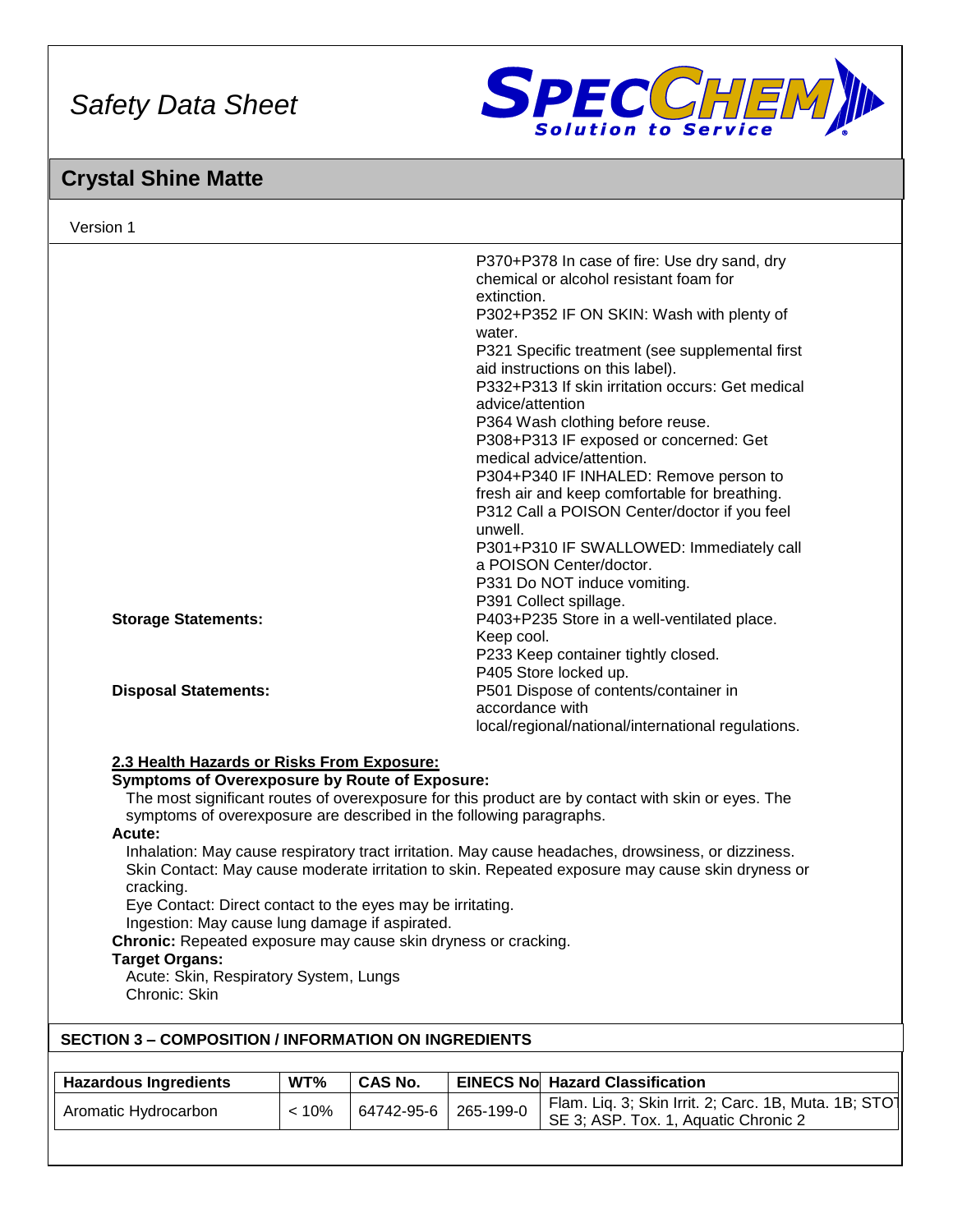

## **Crystal Shine Matte**

### Version 1

| p-Chloro-a,a,a-triflourotoluene                                                          | < 55%                                                                                                          | 98-56-6                                        | 202-681-1 | Flam Liq Cat 3, STOT SE CAT 3 (Resp Irrit and                                                                                     |  |
|------------------------------------------------------------------------------------------|----------------------------------------------------------------------------------------------------------------|------------------------------------------------|-----------|-----------------------------------------------------------------------------------------------------------------------------------|--|
|                                                                                          |                                                                                                                |                                                |           | CNS), Aquatic Chronic Cat 2                                                                                                       |  |
| Diisodecyl Phthalate                                                                     | $< 2\%$                                                                                                        | 68515-49-1                                     | 247-977-1 | Aquatic Acute 1, Aquatic Chronic 1                                                                                                |  |
| Acetone                                                                                  | < 20%                                                                                                          | 67-64-1                                        | 200-662-2 | Flam Liq Cat 2, Eye Irrit Cat 2A, STOT SE CAT 3                                                                                   |  |
|                                                                                          |                                                                                                                |                                                |           | (Resp Irrit and CNS)                                                                                                              |  |
|                                                                                          |                                                                                                                |                                                |           | Balance of other ingredients are non-hazardous or less than 1% in concentration (or 0.1% for carcinogens, reproductive toxins, or |  |
| respiratory sensitizers).                                                                |                                                                                                                |                                                |           |                                                                                                                                   |  |
|                                                                                          |                                                                                                                |                                                |           |                                                                                                                                   |  |
|                                                                                          | Note: All WHMIS required information is included in appropriate sections based on the ANSI Z400.1-2010 format. |                                                |           |                                                                                                                                   |  |
|                                                                                          |                                                                                                                |                                                |           |                                                                                                                                   |  |
|                                                                                          |                                                                                                                |                                                |           | This product has been classified in accordance with the hazard criteria of the CPR and the MSDS contains all the                  |  |
|                                                                                          |                                                                                                                |                                                |           | information required by the CPR, EU Directives and the Japanese Industrial Standard JIS Z 7250:2000                               |  |
|                                                                                          |                                                                                                                |                                                |           |                                                                                                                                   |  |
| <b>SECTION 4 - FIRST AID MEASURES</b>                                                    |                                                                                                                |                                                |           |                                                                                                                                   |  |
|                                                                                          |                                                                                                                |                                                |           |                                                                                                                                   |  |
|                                                                                          |                                                                                                                |                                                |           |                                                                                                                                   |  |
|                                                                                          |                                                                                                                |                                                |           |                                                                                                                                   |  |
| <b>4.1 Description of First Aid Measures:</b>                                            |                                                                                                                |                                                |           |                                                                                                                                   |  |
|                                                                                          |                                                                                                                |                                                |           |                                                                                                                                   |  |
| <b>Eye Contact:</b>                                                                      |                                                                                                                |                                                |           | If product enters the eyes, flush with plenty of water or eye wash                                                                |  |
|                                                                                          |                                                                                                                |                                                |           | solution for several minutes. Remove contacts if present and easy to do.                                                          |  |
|                                                                                          |                                                                                                                | Seek medical attention if irritation persists. |           |                                                                                                                                   |  |
| <b>Skin Contact:</b>                                                                     | Wash skin thoroughly with soap and water after handling. Seek medical                                          |                                                |           |                                                                                                                                   |  |
|                                                                                          |                                                                                                                | attention if irritation develops and persists. |           |                                                                                                                                   |  |
| Inhalation:                                                                              |                                                                                                                |                                                |           | If breathing becomes difficult, remove victim to fresh air. If necessary,                                                         |  |
|                                                                                          |                                                                                                                |                                                |           | use artificial respiration to support vital functions. Seek medical                                                               |  |
|                                                                                          | attention.                                                                                                     |                                                |           |                                                                                                                                   |  |
| Ingestion:                                                                               |                                                                                                                |                                                |           | If product is swallowed, call physician or poison center immediately. If                                                          |  |
|                                                                                          |                                                                                                                |                                                |           | professional advice is not available, do not induce vomiting. Never                                                               |  |
|                                                                                          |                                                                                                                |                                                |           | induce vomiting or give dilutents (milk or water) to someone who is                                                               |  |
|                                                                                          |                                                                                                                |                                                |           | unconscious, having convulsions, or who cannot swallow. Seek medical                                                              |  |
|                                                                                          |                                                                                                                |                                                |           | advice. Take a copy of the label and/or SDS with the victim to the health                                                         |  |
|                                                                                          |                                                                                                                |                                                |           |                                                                                                                                   |  |
| <b>Medical Conditions</b>                                                                |                                                                                                                | professional.                                  |           |                                                                                                                                   |  |
|                                                                                          |                                                                                                                |                                                |           |                                                                                                                                   |  |
| <b>Generally Aggravated</b>                                                              |                                                                                                                |                                                |           |                                                                                                                                   |  |
| <b>By Exposure:</b>                                                                      |                                                                                                                |                                                |           | Pre-existing skin, respiratory system or eye problems may be                                                                      |  |
| aggravated by prolonged contact.                                                         |                                                                                                                |                                                |           |                                                                                                                                   |  |
| 4.2 Symptoms and Effects Both Acute and Delayed: Exposure to skin, eyes, and respiratory |                                                                                                                |                                                |           |                                                                                                                                   |  |
|                                                                                          |                                                                                                                |                                                |           | system may cause irritation. May cause headaches, drowsiness, or                                                                  |  |
|                                                                                          |                                                                                                                | dizziness. Aspiration hazard.                  |           |                                                                                                                                   |  |
|                                                                                          |                                                                                                                |                                                |           | 4.3 Recommendations to Physicians: Treat symptoms and eliminate overexposure.                                                     |  |
|                                                                                          |                                                                                                                |                                                |           |                                                                                                                                   |  |
|                                                                                          |                                                                                                                |                                                |           |                                                                                                                                   |  |
| <b>SECTION 5 - FIRE FIGHTING MEASURES</b>                                                |                                                                                                                |                                                |           |                                                                                                                                   |  |
|                                                                                          |                                                                                                                |                                                |           |                                                                                                                                   |  |
| 5.1 Fire Extinguishing Materials:                                                        |                                                                                                                |                                                |           |                                                                                                                                   |  |
|                                                                                          |                                                                                                                |                                                |           |                                                                                                                                   |  |
| Use the following fire extinguishing materials:<br><b>Water Spray: No</b>                |                                                                                                                |                                                |           |                                                                                                                                   |  |
| Foam: Yes                                                                                |                                                                                                                |                                                |           |                                                                                                                                   |  |
|                                                                                          |                                                                                                                |                                                |           |                                                                                                                                   |  |

**Halon:** Yes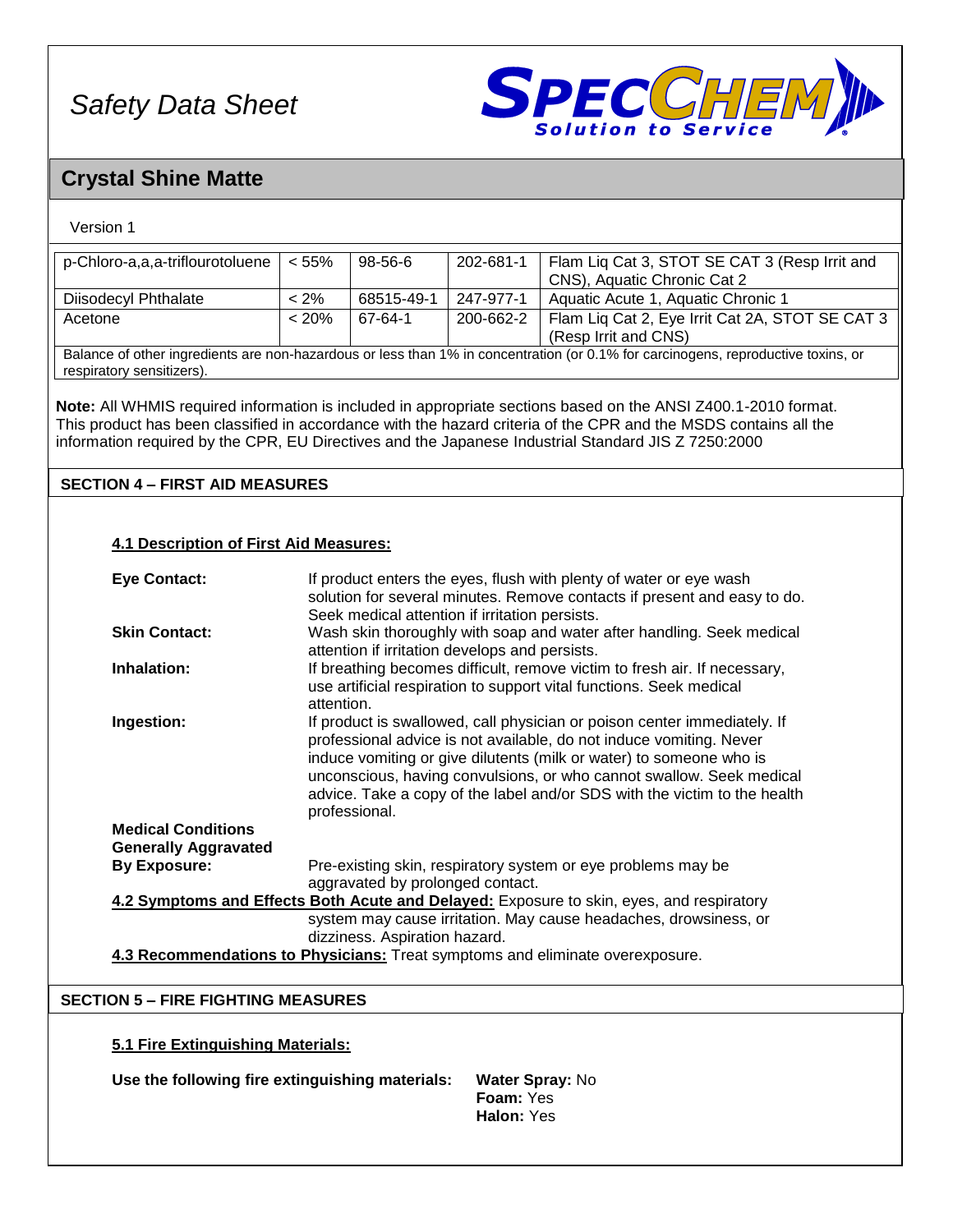

### **Crystal Shine Matte**

Version 1

**Carbon Dioxide:** Yes **Dry Chemical:** Yes **Other:** Any "C" Class

#### **5.2 Unusual Fire and Explosion Hazards:**

**Irritating and toxic fumes may be produced at high temperatures. Use of water may result if the formation of a toxic aqueous solution. Do not allow run-off from firefighting to enter drains or water courses.**

| <b>Explosive Sensitivity to Mechanical Impact:</b> | No. |
|----------------------------------------------------|-----|
| <b>Explosive Sensitivity to Static Discharge:</b>  | No. |

#### **5.3 Special Fire-Fighting Procedures:**

- Incipient fire responders should wear eye protection.
- Structural firefighters must wear Self-Contained Breathing Apparatus (SCBA) and full protective equipment.
- Isolate materials not yet involved in the fire and protect personnel.
- Move containers from fire area if this can be done without risk; otherwise, cool with carefully applied water spray.
- If possible, prevent run-off water from entering storm drains, bodies of water, or other environmentally sensitive areas.



#### **SECTION 6 – ACCIDENTAL RELEASE MEASURES (STEPS FOR SPILLS)**

#### **6.1 Personal Precautions, Protective Equipment and Emergency Procedures:**

Use cautious judgment when cleaning up spill. Wear suitable protective clothing, gloves, and eye/face protection.

#### **6.2 Environmental Precautions:**

Construct a dike to prevent spreading. Keep out of sewers, storm drains, surface waters, and soils.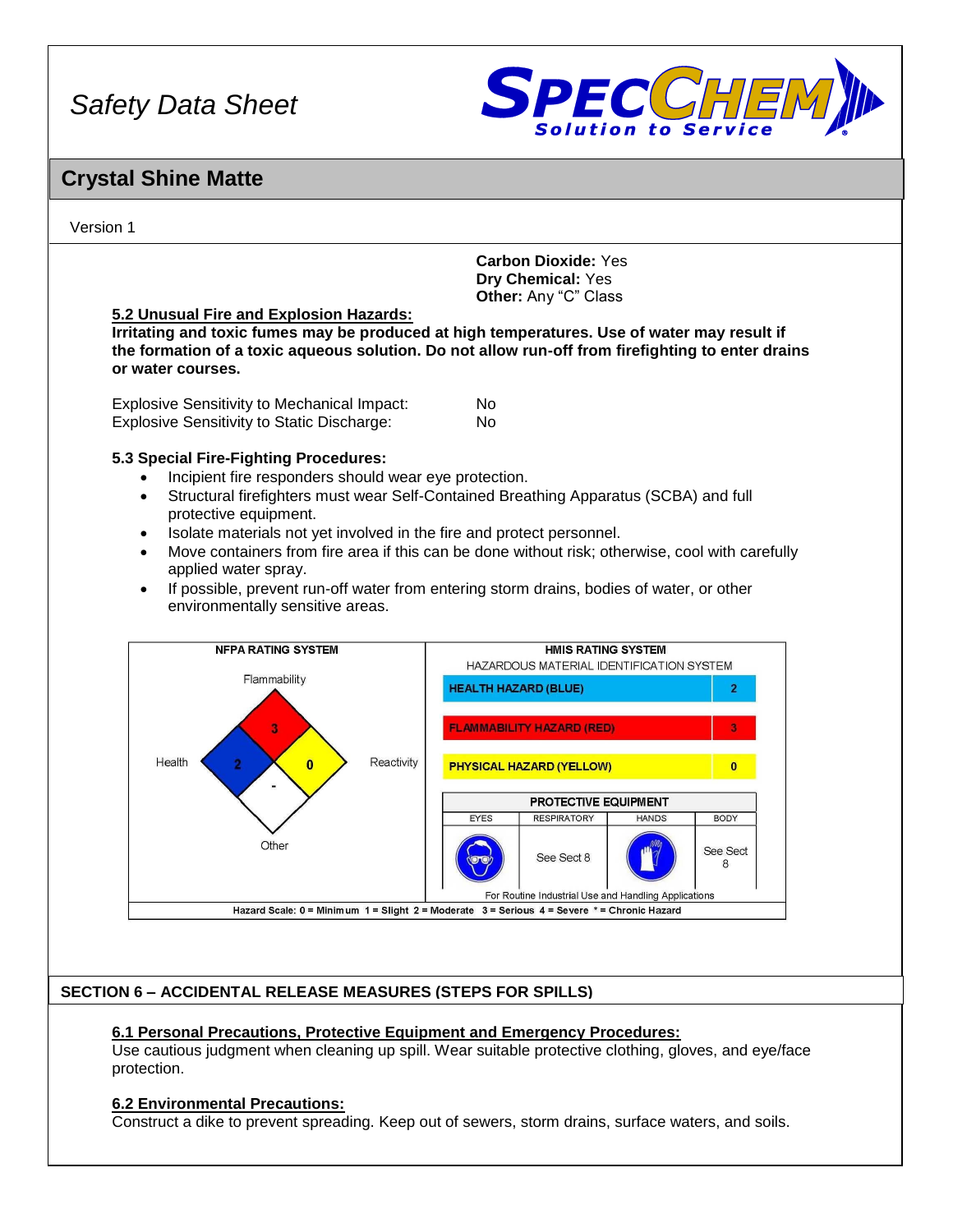

### **Crystal Shine Matte**

#### Version 1

#### **6.3 Spill and Leak Response:**

#### **Small Spills:**

- Collect material via broom or mop. Place in tightly sealed containers for proper disposal.
- Approach spill areas with caution.
- If liquid was introduced, create a dike or trench to contain material.
- Soak up with absorbent material such as clay, sand or other suitable non-reactive material.

#### **Large Spills:**

- Place in leak-proof containers. Seal tightly for proper disposal.
- Dispose of in accordance with U.S. Federal, State, and local hazardous waste disposal regulations and those of Canada and its Provinces, those of Australia, Japan and EU Member States (see Section 13, Disposal Considerations).

#### **SECTION 7 - HANDLING AND STORAGE**

#### **7.1 Precautions for Safe Handling:**

To prevent eye contact under the foreseeable conditions of use, wear appropriate safety eyewear. When handling, do not eat, drink, or smoke. Wash thoroughly after handling. Do not handle or store near heat, sparks, or flame.

#### **7.2 Storage and Handling Practices:**

Keep away from incompatible materials. Keep container closed when not in use and store in well ventilated area.

#### **7.3 Specific Uses:**

High gloss lacquer-based sealer.

#### **SECTION 8 – EXPOSURE CONTROLS / PERSONAL PROTECTION**

#### **8.1 Exposure Parameters:**

| Ingredients                     | CAS No.       | <b>OSHA PEL</b>                | <b>NIOSH PEL</b>             |
|---------------------------------|---------------|--------------------------------|------------------------------|
| Aromatic Hydrocarbon            | 64742-95-6    | $2000 \; \text{mg/m}^3$        | 350 mg/m $3$                 |
| p-Chloro-a,a,a-triflourotoluene | $98 - 56 - 6$ | 100 mg/m $3$                   | $100$ mg/m <sup>3</sup>      |
| Acetone                         | 67-64-1       | 1000ppm 2400 mg/m <sup>3</sup> | 250ppm 590 mg/m <sup>3</sup> |
| <b>Diisodecyl Phthalate</b>     | 68515-49-1    | Not Listed                     | Not Listed                   |

### **8.2 Exposure Controls:**

**Ventilation and Engineering Controls:** Use with adequate ventilation to ensure

exposure levels are maintained below the limits provided above.

*The following information on appropriate Personal Protective Equipment is provided to assist employers in complying with OSHA regulations found in 29 CFR Subpart I (beginning at 1910.132), or*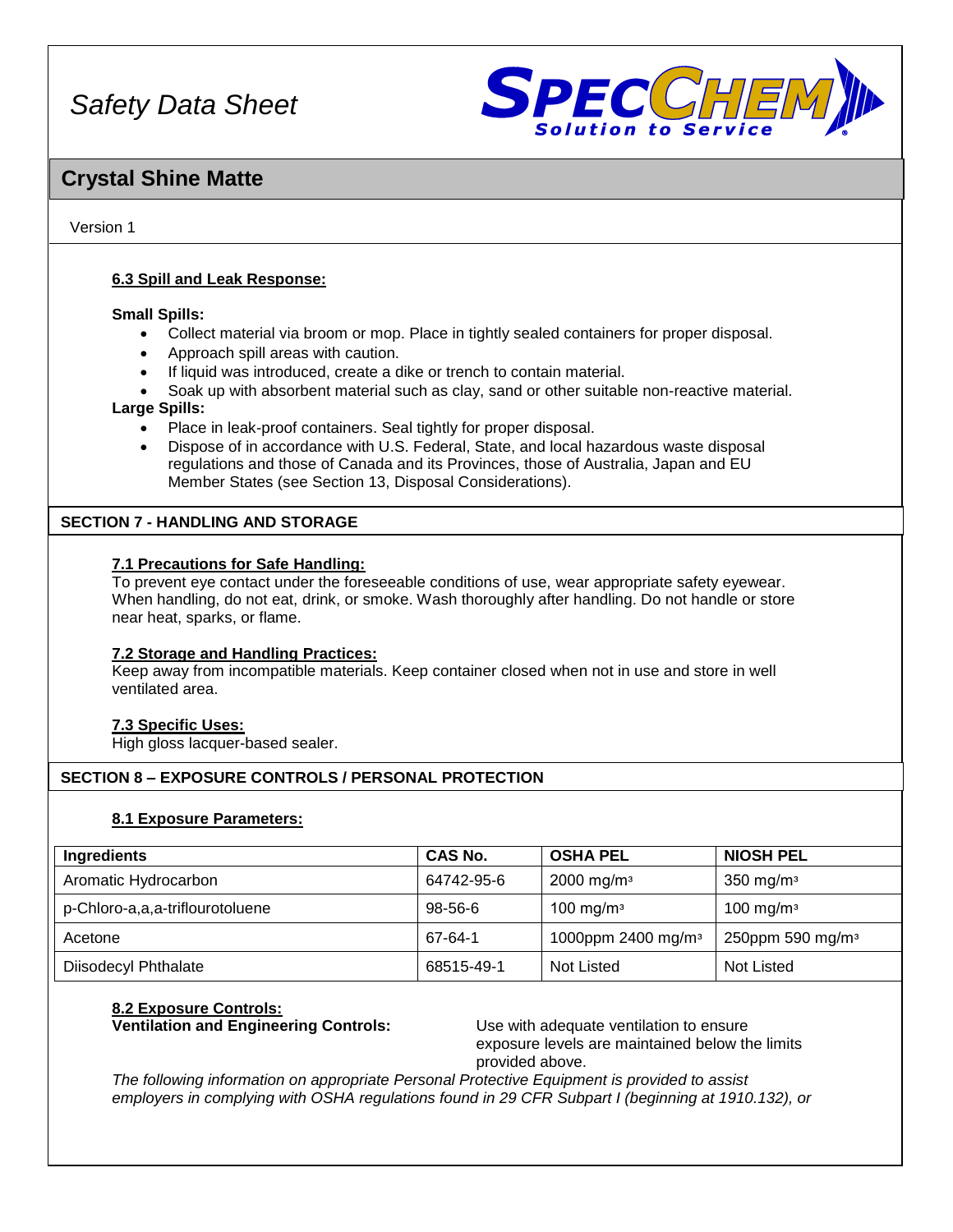

### **Crystal Shine Matte**

#### Version 1

*standards of EU member states (including EN 149 for respiratory PPE, and EN 166 for face/eye protection), and those of Japan. Please reference applicable regulations and standards for relevant details.*

| <b>Respiratory Protection:</b> | Not required for properly ventilated areas.<br>Maintain airborne contaminant concentrations<br>below guidelines listed above, if applicable. If<br>necessary, use only respiratory protection<br>authorized in the U.S. Federal OSHA<br><b>Respiratory Protection Standard (29 CFR)</b><br>1910.134), equivalent U.S. State standards,<br>Canadian CSA Standard Z94.4-93, the<br>European Standard EN149, or EU member<br>states.                                                                     |
|--------------------------------|-------------------------------------------------------------------------------------------------------------------------------------------------------------------------------------------------------------------------------------------------------------------------------------------------------------------------------------------------------------------------------------------------------------------------------------------------------------------------------------------------------|
| <b>Eye Protection:</b>         | Safety glasses or goggles are required.<br>If necessary, refer to U.S. OSHA 29 CFR<br>1910.133, Canadian Standards, and the<br>European Standard EN166, Australian<br>Standards, or relevant Japanese Standards.                                                                                                                                                                                                                                                                                      |
| <b>Hand Protection:</b>        | Chemical resistant gloves are required to<br>prevent skin contact.<br>If necessary, refer to U.S. OSHA 29 CFR<br>1910.138, the European Standard DIN EN 374,<br>the appropriate Standards of Canada, Australian<br>Standards, or relevant Japanese Standards.                                                                                                                                                                                                                                         |
| <b>Body Protection:</b>        | Use body protect appropriate to task being<br>performed.<br>If necessary, refer to appropriate Standards of<br>Canada, or appropriate standards of the EU,<br>Australian Standards, or relevant Japanese<br>Standards. If a hazard of injury to the feet exists<br>due to falling objects, rolling objects, where<br>objects may pierce the soles of the feet or where<br>employee's feet may be exposed to electrical<br>hazards, use foot protection, as described in<br>U.S. OSHA 29 CFR 1910.136. |

#### **SECTION 9 – PHYSICAL AND CHEMICAL PROPERTIES**

#### **9.1 Information on Basic Physical and Chemical Properties:**

**Appearance (Physical State and Color):** Clear liquid **Odor:** Characteristic hydrocarbon **Odor Threshold:** No data available **pH:** No data available **Melting/Freezing Point:** No data available **Boiling Point:** 280°F (137°C) **Flash Point:** 64°F (18°C)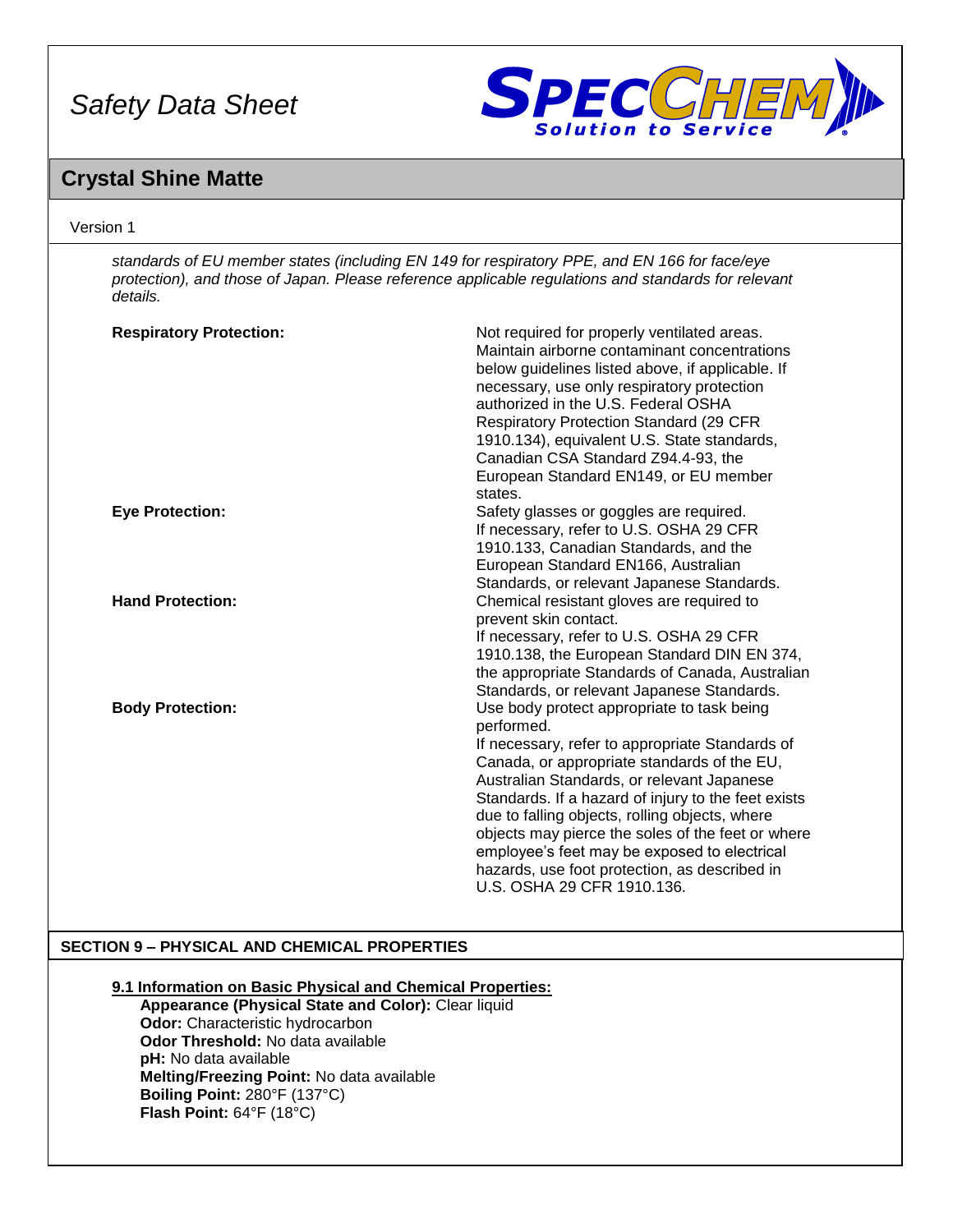

### **Crystal Shine Matte**

#### Version 1

| Evaporation Rate: No data available                              |
|------------------------------------------------------------------|
| Flammability (Solid; Gas): Not applicable                        |
| Upper/Lower Flammability or Explosion Limits: LEL 0.7%, UFL 7.5% |
| Vapor Pressure (mm Hg @ 20°C (68° F): 11 mm Hg 100°F             |
| Vapor Density: No data available                                 |
| Relative Density: No data available                              |
| Specific Gravity: 1.073 g/mL                                     |
| <b>Solubility in Water: Not miscible</b>                         |
| Weight per Gallon: 8.952 lb/gal                                  |
| Partition Coefficient (n-octanol/water): No data available       |
| Auto-Ignition Temperature: No data available                     |
| Decomposition Temperature: No data available                     |
| Viscosity: No data available                                     |
| 9.2 Other Information: No data available                         |

#### **SECTION 10 – STABILITY AND REACTIVITY**

| <b>10.1 Reactivity:</b>                                                   | This product is not reactive.                               |
|---------------------------------------------------------------------------|-------------------------------------------------------------|
| 10.2 Stability:                                                           | Stable under conditions of normal storage and use.          |
| 10.3 Possibility of Hazardous Reactions: Will not occur.                  |                                                             |
| <b>10.4 Conditions to Avoid:</b>                                          | Avoid excessive temperatures, exposure to sunlight, sources |
|                                                                           | of ignition.                                                |
| <b>10.5 Incompatible Substances:</b>                                      | Strong oxidizing agents.                                    |
| 10.6 Hazardous Decomposition Products: Carbon monoxide and dioxide smoke. |                                                             |

#### **SECTION 11 – TOXICOLOGY INFORMATION**

|                                 |               | LD50 Dermal - Rabbit               | >2000 mg/kg                |
|---------------------------------|---------------|------------------------------------|----------------------------|
| Aromatic Hydrocarbon            | 64742-95-6    | LC50 Inhalation - Rat              | $10,00$ mg/mg <sup>3</sup> |
|                                 | $98 - 56 - 6$ | LC50 Inhalation - Rat              | >4479 ppm                  |
| p-Chloro-a,a,a-triflourotoluene |               | LD50 Dermal - Rabbit   >2700 mg/kg |                            |
| Acetone                         | 67-64-1       | LD50 Oral - Rat                    | 5800 mg/kg                 |
|                                 |               | LD50 Dermal - Rabbit   20000 mg/kg |                            |
|                                 |               | LC50 Inhalation - Rat              | 30000 ppm (4h)             |

**Irritancy: Skin, eye, respiratory irritant.**<br> **Sensitization to the Product:** This product is not expected to

**Suspected Cancer Agent:** Ingredients within this product are found on one or more of the following lists: FEDERAL OSHA Z LIST, NTP, IARC, or CAL/OSHA and therefore are considered to be cancer-causing agents by these agencies. This product is not expected to cause skin sensitization. **Germ Cell Mutagenicity:** This product contains ingredients that are suspected to be a germ cell mutagenic. **Reproductive Toxicity:** This product is not expected to be a human reproductive toxicant.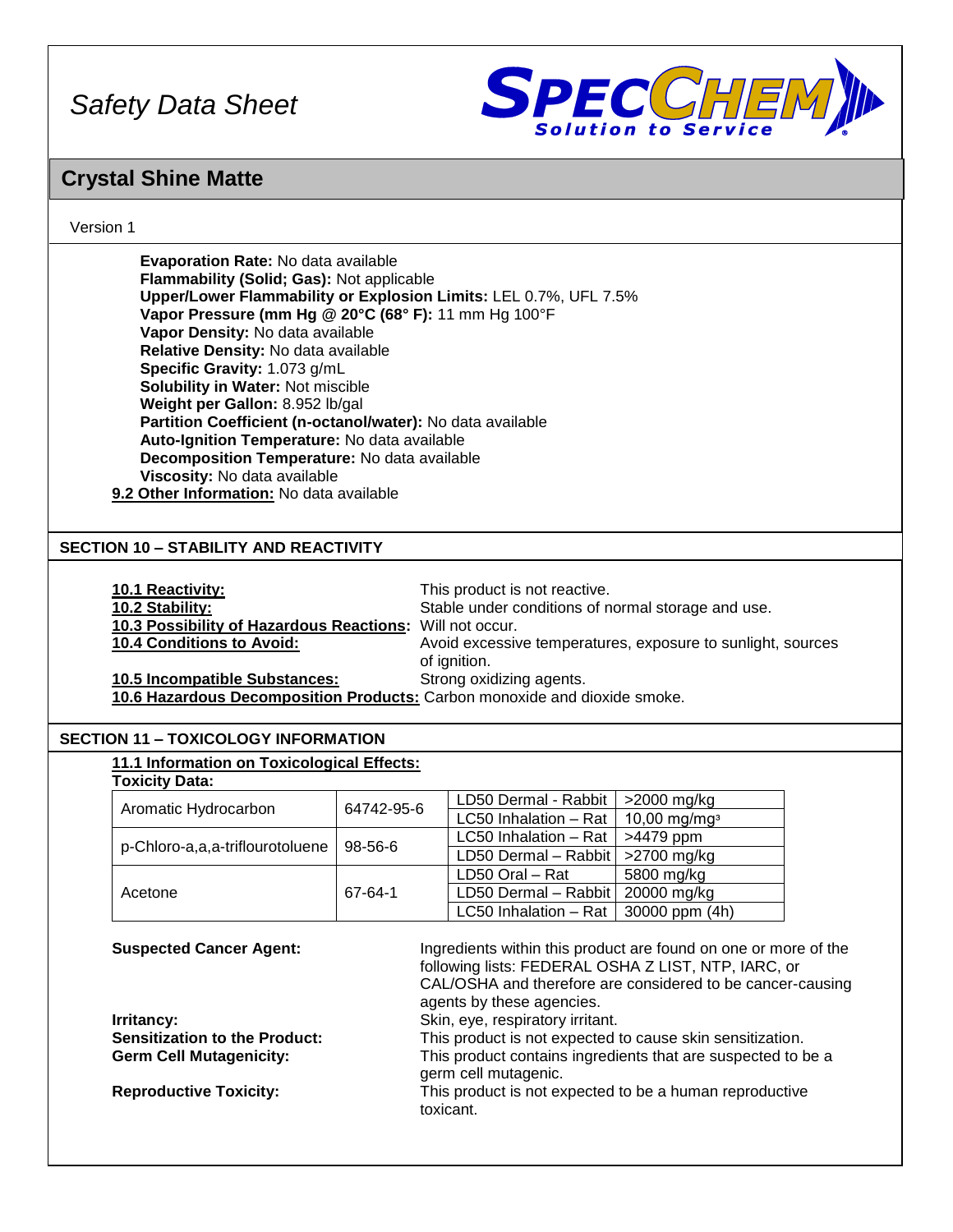

### **Crystal Shine Matte**

#### Version 1

#### **SECTION 12 – ECOLOGICAL INFORMATION**

#### **12.1 Toxicity:**

|                                 | 64742-95-6    | $LC50 - Fish$        | 9.2 mg/l – 96h       |
|---------------------------------|---------------|----------------------|----------------------|
| Aromatic Hydrocarbon            |               | $EC50 - Algae$       | $3.3 \text{ mg/l}$   |
| p-Chloro-a,a,a-triflourotoluene | $98 - 56 - 6$ | $LC50 - Fish$        | $3mg/L - 96h$        |
| Acetone                         | 67-64-1       | $LC50 - Fishes$      | $6210$ mg/L $-96$ h  |
| <b>Diisodecyl Phthalate</b>     | 68515-49-1    | LC50 - Rainbow Trout | $>0.62$ mg/l $-$ 96h |
|                                 |               | EC-50 - Water Flea   | $>0.02$ mg/l $-48h$  |

**12.2 Persistence and Degradability:** No specific data available on this product.<br>**12.3 Bioaccumulative Potential:** No specific data available on this product. **12.3 Bioaccumulative Potential:** No specific data available on this product.

**12.4 Mobility in Soil:** No specific data available on this product.

**12.5 Results of PBT and vPvB Assessment:** No specific data available on this product.

**12.6 Other Adverse Effects:** No data available<br>**12.7 Water Endangerment Class:** At present, there a

At present, there are no ecotoxicological assessments for this product.

#### **SECTION 13 – DISPOSAL CONSIDERATIONS**

**13.1 Waste Treatment Methods:** Waste disposal must be in accordance with appropriate U.S. Federal, State, and local regulations, those of Australia, EU Member States and Japan.

#### **13.2 EU Waste Code:** Not determined

#### **SECTION 14 - TRANSPORTATION INFORMATION**

| 14.1 U.S. Department of Transportation (DOT) Shipping Regulations: |                                                                                                       |
|--------------------------------------------------------------------|-------------------------------------------------------------------------------------------------------|
|                                                                    | This product is classified (per 49 CFR 172.101) by the U.S. Department of Transportation, as follows. |
| <b>UN Identification Number:</b>                                   | UN1139                                                                                                |
| <b>Proper Shipping Name:</b>                                       | <b>Coating Solution</b>                                                                               |
| <b>Hazard Class Number and Description:</b>                        | Class 3 - Flammable Liquid                                                                            |
| <b>Packing Group:</b>                                              | Ш                                                                                                     |
| <b>DOT Label(s) Required:</b>                                      | Flammable Liquid                                                                                      |
| <b>North American Emergency</b>                                    |                                                                                                       |
| <b>Response Guidebook Number:</b>                                  | 128                                                                                                   |
| <b>14.2 Environmental Hazards:</b>                                 |                                                                                                       |
| <b>Marine Pollutant:</b>                                           | The components of this product are designated by the                                                  |
|                                                                    | Department of Transportation to be Marine Pollutants                                                  |
|                                                                    | (49 CFR 172.101, Appendix B).                                                                         |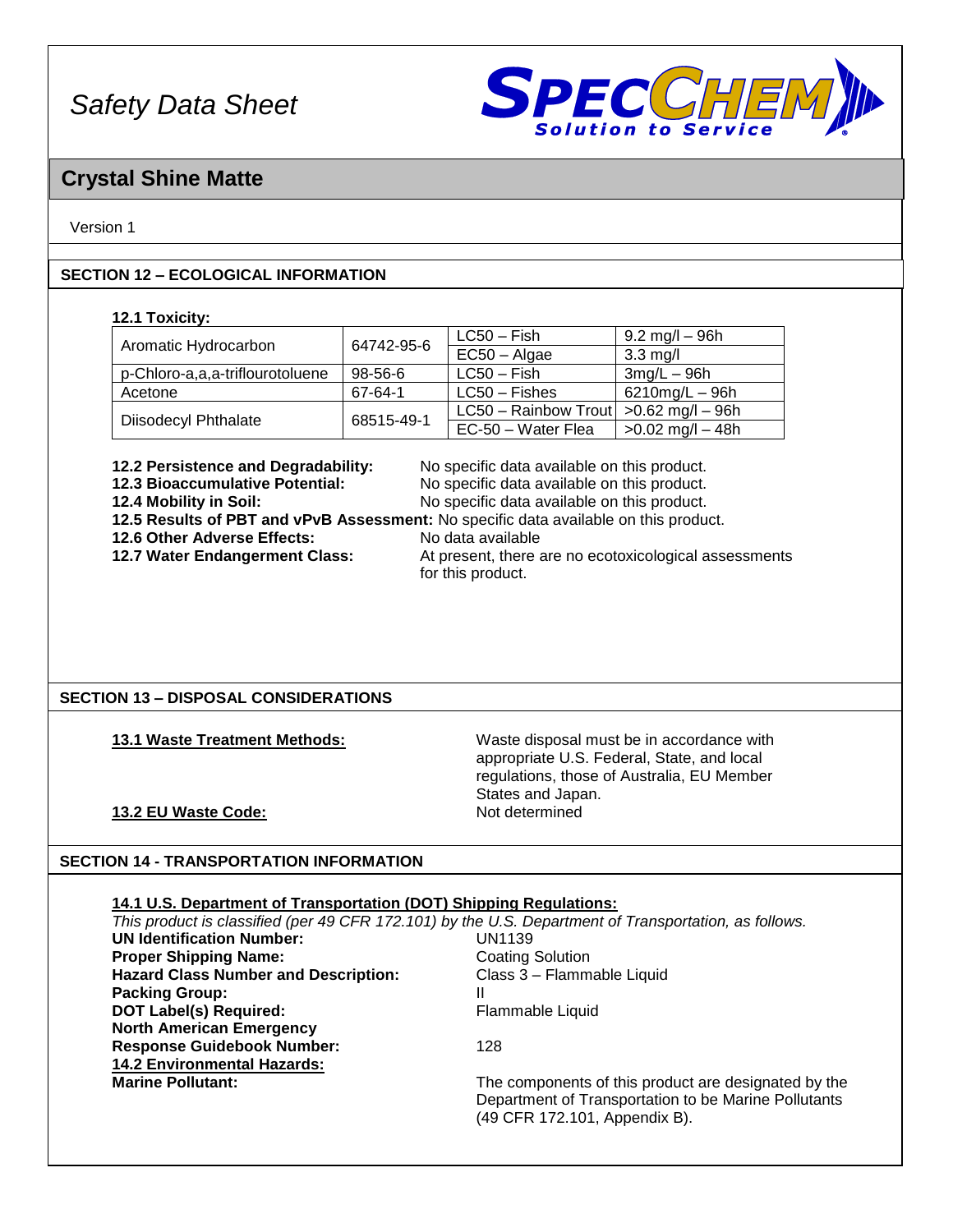

## **Crystal Shine Matte**

Ve

| Version 1                                                                                                                                                                                                               |                                                        |
|-------------------------------------------------------------------------------------------------------------------------------------------------------------------------------------------------------------------------|--------------------------------------------------------|
| 14.3 Special Precaution for User:<br><b>14.4 International Air Transport Association</b>                                                                                                                                | None                                                   |
| <b>Shipping Information (IATA):</b><br>14.5 International Maritime Organization                                                                                                                                         | This product is considered as dangerous goods.         |
| <b>Shipping Information (IMO):</b><br><b>UN Identification Number:</b>                                                                                                                                                  | <b>UN1139</b>                                          |
| <b>Proper Shipping Name:</b><br><b>Hazard Class Number and Description:</b>                                                                                                                                             | <b>Coating Solution</b><br>Class 3 - Flammable Liquids |
| <b>Packing Group:</b>                                                                                                                                                                                                   | Ш                                                      |
| <b>EMS-No:</b>                                                                                                                                                                                                          | $F-E-S-E$                                              |
| <b>SECTION 15 - REGULATORY INFORMATION</b>                                                                                                                                                                              |                                                        |
| 15.1 Safety, Health and Environmental Regulations Specific for the Substance or Mixture:                                                                                                                                |                                                        |
| <b>United States Regulations:</b>                                                                                                                                                                                       |                                                        |
| <b>U.S. SARA Reporting Requirements:</b><br>The components of this product are subject to the reporting requirements of Sections 302, 304, and 313 of<br>Title III of the Superfund Amendments and Reauthorization Act. |                                                        |
| <b>U.S. SARA 311/312:</b><br>Acute Health: Yes; Chronic Health: Yes; Fire: Yes; Reactivity; No                                                                                                                          |                                                        |
| <b>U.S. CERCLA Reportable Quantity:</b><br>T-Butyl Acetate - 5,000                                                                                                                                                      |                                                        |
| <b>U.S. TSCA Inventory Status:</b><br>The components of this product are listed on the TSCA Inventory or are exempted from listing.                                                                                     |                                                        |
| <b>Other U.S. Federal Regulations:</b>                                                                                                                                                                                  |                                                        |
| None known<br><b>California Safe Drinking Water and Toxic Enforcement Act (Proposition 66):</b>                                                                                                                         |                                                        |
| This product does not contain ingredients on the Proposition 65 Lists.                                                                                                                                                  |                                                        |
| <b>15.2 Canadian Regulations:</b>                                                                                                                                                                                       |                                                        |
| <b>Canadian DSL/NDSL Inventory Status:</b><br>Components are DSL Listed, NDSL Listed and/or are exempt from listing                                                                                                     |                                                        |
| <b>Other Canadian Regulations:</b>                                                                                                                                                                                      |                                                        |
| Not applicable<br><b>Canadian Environmental Protection Act (CEPA) Priorities Substances Lists:</b>                                                                                                                      |                                                        |
| This product has been classified in accordance with the hazard criteria of the Controlled Products                                                                                                                      |                                                        |
| Regulations and the MSDS contains all of the information required by those regulations.<br><b>Canadian WHMIS Classification and Symbols:</b>                                                                            |                                                        |
| This product is Class B2, Flammable Liquid, and D2B, Materials causing other toxic effects, per WHMIS<br><b>Controlled Product Regulations.</b>                                                                         |                                                        |
|                                                                                                                                                                                                                         |                                                        |
|                                                                                                                                                                                                                         |                                                        |
|                                                                                                                                                                                                                         |                                                        |
| 15.3 European Economic Community Information:                                                                                                                                                                           |                                                        |